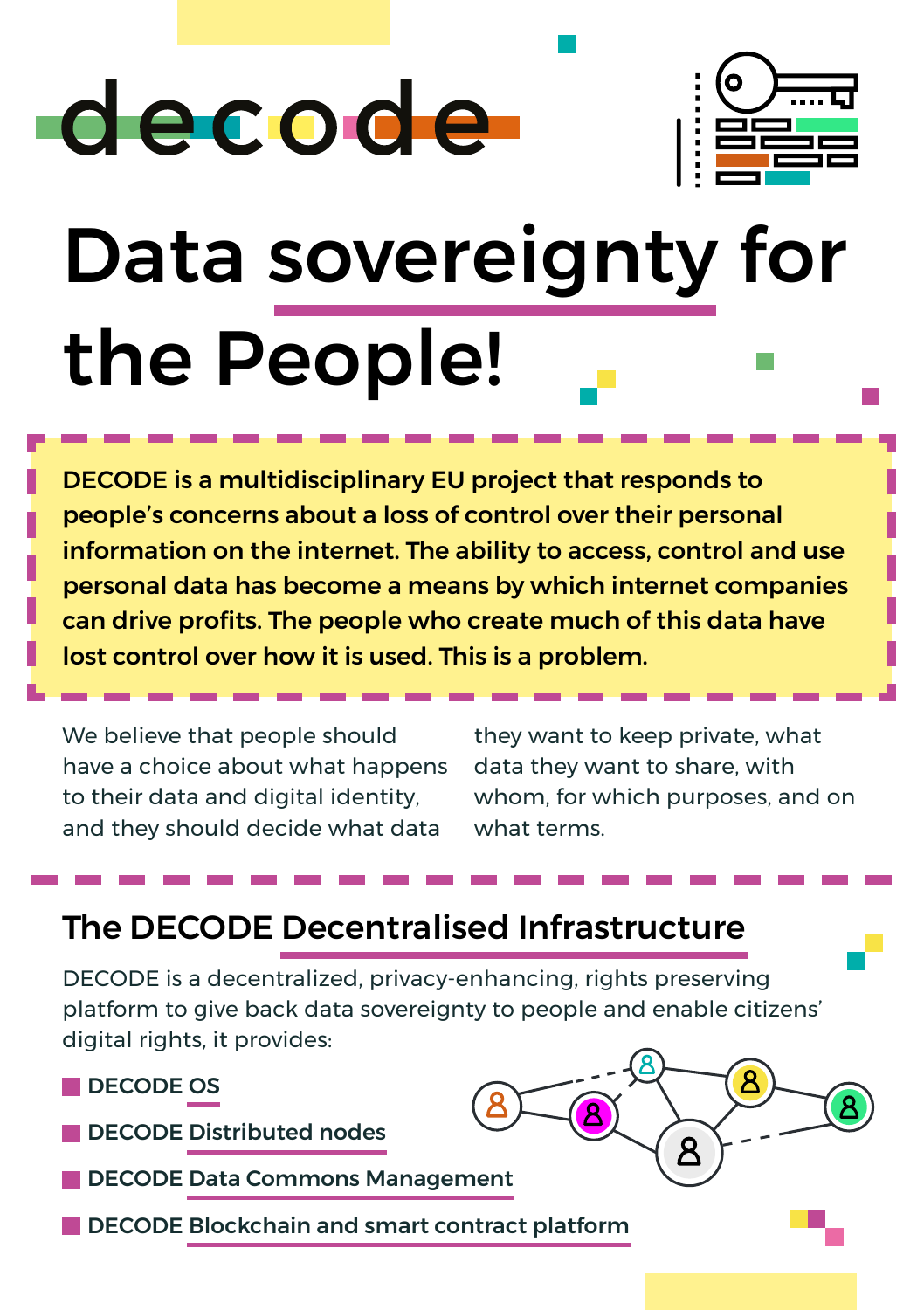### DECODE's Pilots

We are running four pilots in Amsterdam and Barcelona to test DECODE's technology and approach. These have all been informed by engagement with communities in those cities, focusing on real-world problems identified in workshops and other conversations.

#### Barcelona - Digital Democracy and Data Commons (DDDC)

The pilot will involve the Barcelona City Council and the city's digital democracy software Decidim.org, which has more than 60K users. The platform will integrate a DECODE module which allows petitions to be signed anonymously but in line with authentication requirements, such as place of residence. This new system for citizen petitions gives people more control over their data. It will enhance privacy, allow data sharing and visualization (via the BCNNOW dashboard) and transparency (via

the DECODE distributed ledger). The pilot will also open a deliberative, participatory process on the politics and economics of data, and how Barcelona could constitute a democratic city data commons..

decidim.org • bcnnow.decodeproject.eu



#### Barcelona - Citizen Science Data Governance

In this pilot residents will use environmental sensors which record factors such as noise levels and pollution. The sensors will be located inside their homes and in their neighbourhood. DECODE technology will enable them to share this encrypted data anonymously with their communities, on their own terms.

The pilot will run sessions to train and support participants to help them setup and use the sensors to gather and analyse data to influence city-

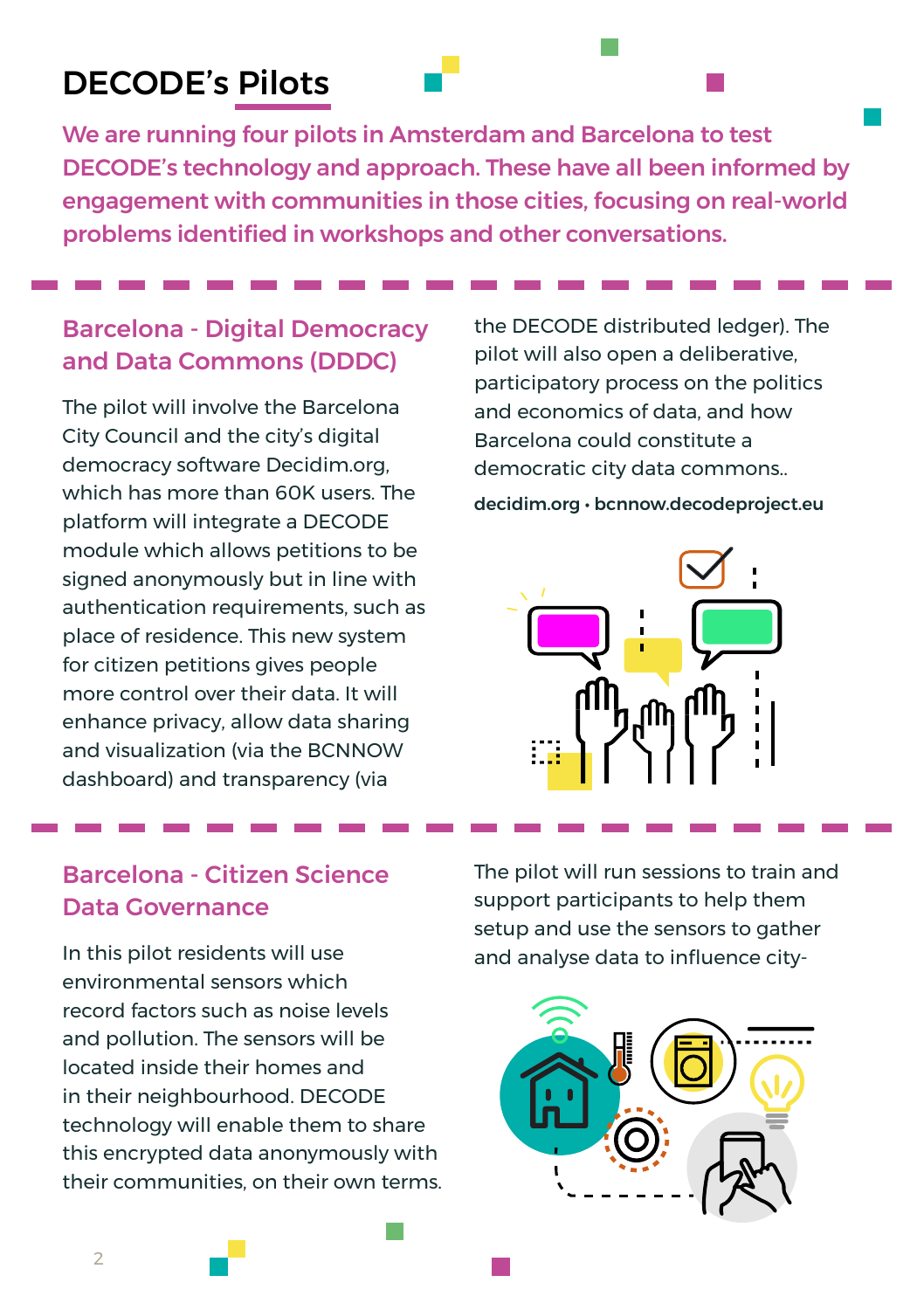level decisions. The pilot tackles the technical challenges of collating and storing a stream of citizen-sensed data, while also enabling those citizens to control what information is shared with whom, and under which conditions.

This pilot will be run in collaboration with Barcelona community organisations Ideas for Change and FabLab Barcelona.

smartcitizen.me

#### Amsterdam - Amsterdam register - age check with municipal census data

This pilot will give citizens access to personal data that is stored in the municipal database, and allows them to share these data in a different context, on- or offline. In the pilot, participants will use DECODE technology to prove their age, certifying that they are over 16 or 18 years of age, without having to share their full

identity or social security number. This pilot uses Attribute Based Credentials, a data minimising authentication mechanism.



#### Amsterdam - Gebied Online

GebiedOnline is a local neighbourhood social network in Amsterdam. Access to is currently managed by email/ password or Facebook login, creating unwanted dependencies and security problems. This pilot provides an opportunity for DECODE to test a more privacy-preserving local social network. The GebiedOnline board and community want their platform to be open source, inclusive and to give users granular control over the data they share with other users in the

community. To achieve this the pilot will introduce a feature which allows access to the platform using Attribute Based Credentials, giving each active community on the platform the choice of which credentials it can accept.